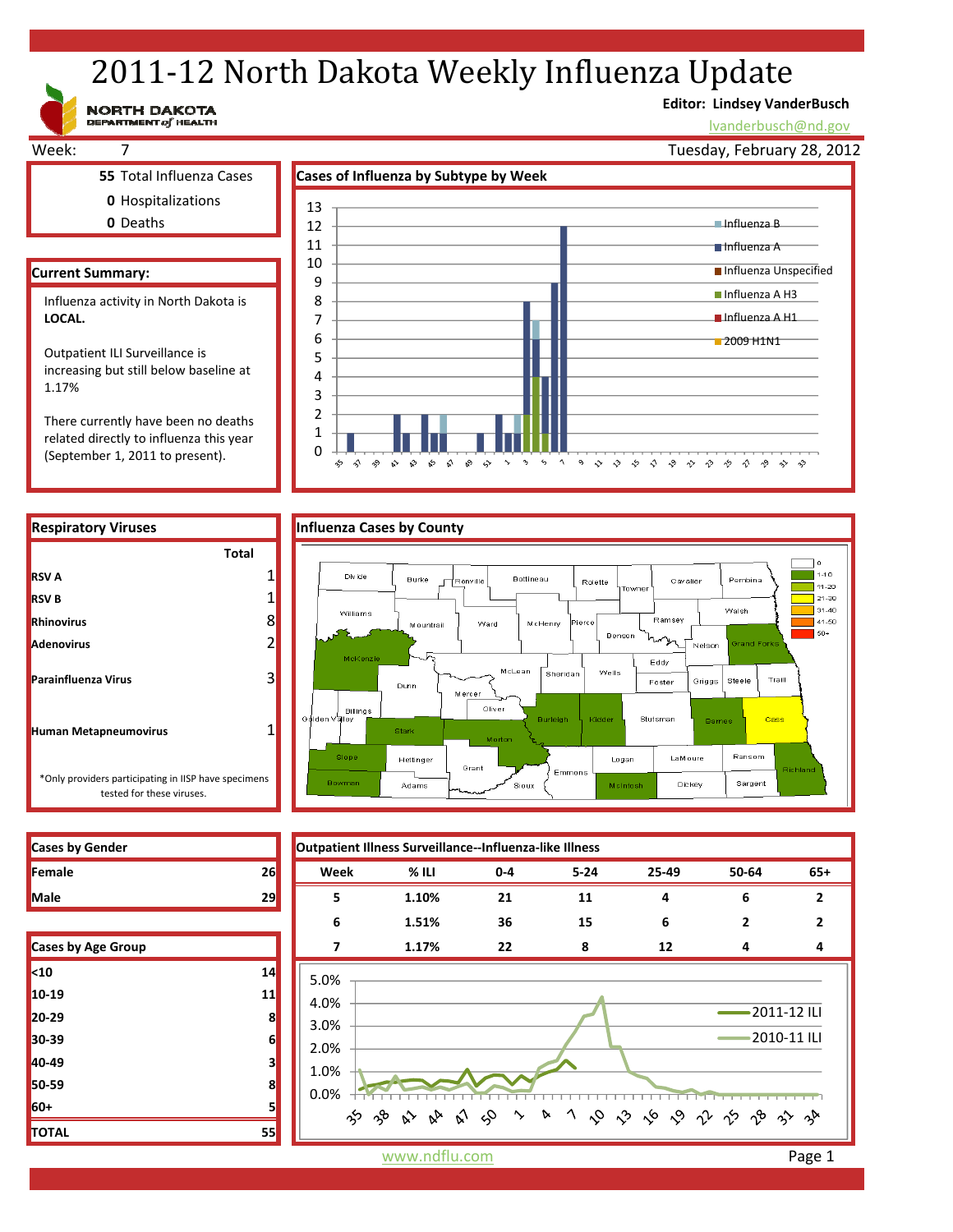# 2011-12 North Dakota Weekly Influenza Update

NORTH DAKOTA<br>DEPARTMENT of HEALTH





\*These data do not represent all laboratory results for influenza.



Tuesday, February 28, 2012

# **North Dakota School Surveillance:**

**‐‐ 5 Schools Reporting**

**‐‐ Percent Absent due to illness for this week is well below what would be considered significant absenteeism.**

**‐‐ If your school would be willing to particiapte in our surveillance, please contact Lindsey VanderBusch, lvanderbusch@nd.gov.**

# **Sentinel Laboratory Surveillance**

**‐‐ 15 North Dakota Laboratories Reporting**

**‐‐ The number of percent positive on influenza tests is on the increase.**

**‐‐RSV continues to rise and should remain a possiblity for ILI diagnosis.**